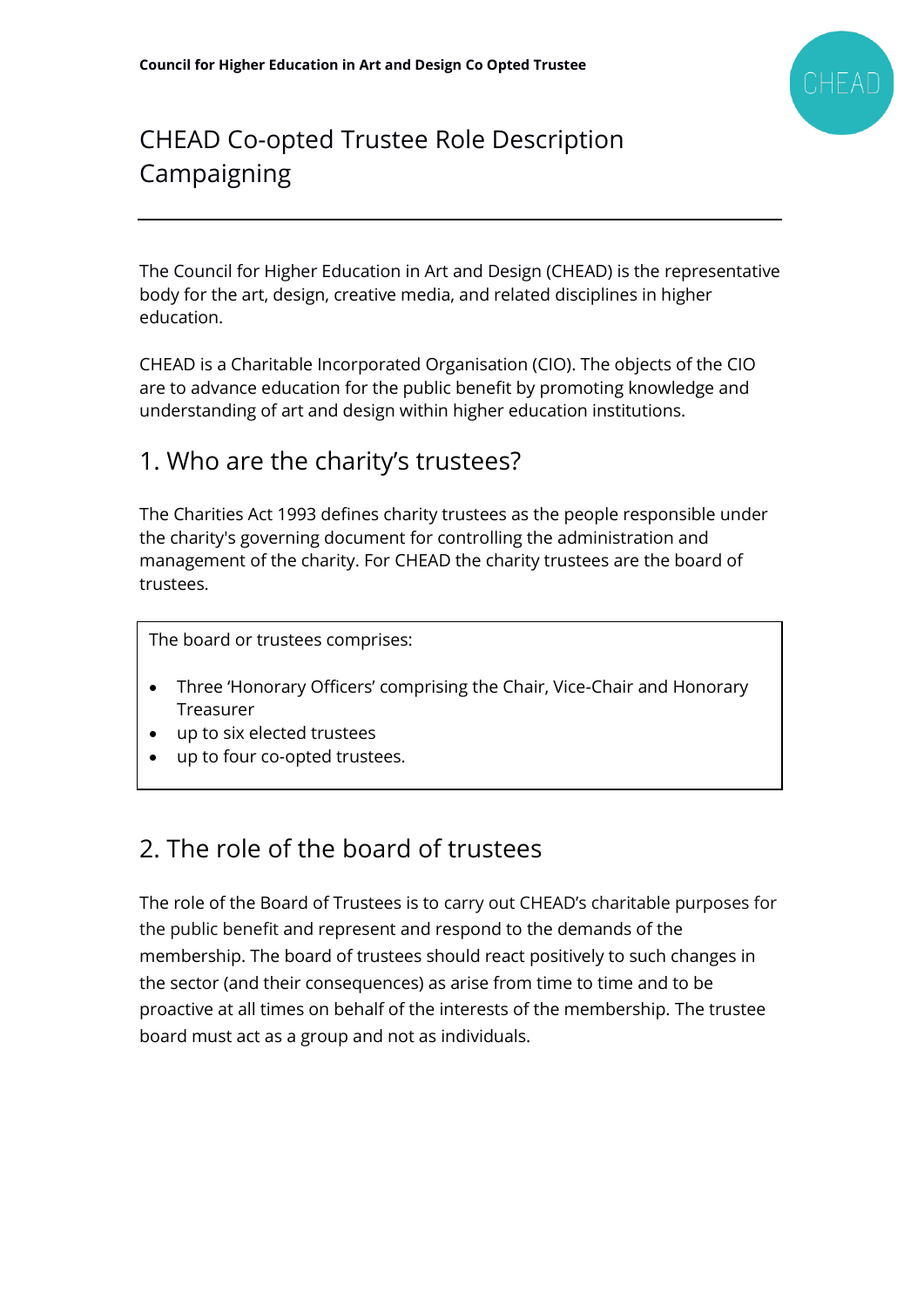## 3. Duties of a trustee board member

The duties of a trustee board member are to:

- Ensure that CHEAD is carrying out its purposes for the public benefit
- Ensure that CHEAD complies with its governing document (its Constitution), charity law and any other relevant legislation or regulations
- Ensure CHEAD manages its resources responsibly and exclusively in pursuance of its objects
- Contribute actively to the board of trustees' role in giving firm strategic direction to CHEAD, setting overall policy and defining goals
- Act with reasonable care and skill, making use of skills and experience and taking appropriate advice when necessary.

In addition to the above statutory duties, each trustee should use any specific skills, knowledge or experience they have to help the board of trustees reach sound decisions.

### 4. Eligibility Process

Co-opted Trustees are selected by the Board of Trustees after a call for specific skills identified by the Board through a skills audit.

Candidates who are *not* either the nominated main or alternative representative of a member institution, should obtain the consent from their respective representative to stand for the CHEAD Board of Trustees.

### 5. Board Diversity and Inclusivity

CHEAD has set out its commitment to Equity, Diversity and Inclusivity in its Equity, Diversity and Inclusivity policy which can be found [here](https://chead.ac.uk/wp-content/uploads/2020/10/Equity_Diversity_Inclusivity_Policy_Slides_FINAL.pdf)

The Board of Trustees believes that effective leadership and good decisionmaking is enabled through a diverse board membership, a culture of listening to, and acting on, diverse perspectives and, having board behaviours that embody respect, openness and constructive challenge. CHEAD's EDI Strategic Governance Objectives 2020-21 states CHEAD will: "Strive towards having a diverse trustee membership and governance". CHEAD has identified as a nine month Actionable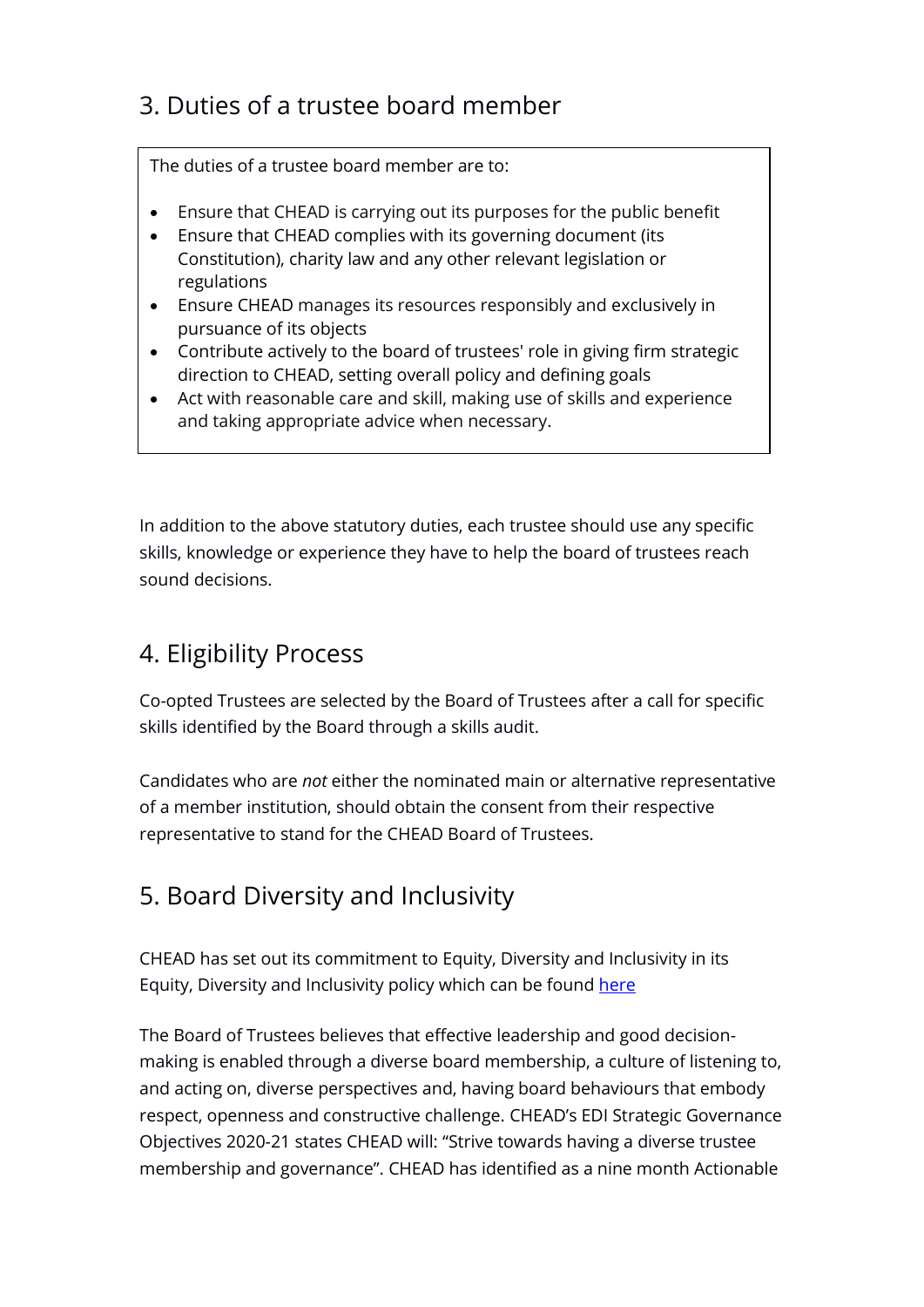Objective 2020–21 to: "Actively promote up-coming Trustee roles to be taken up by candidates with diverse and broad-based experiences and perspectives".

CHEAD welcomes nominations from the breadth of its membership and we value and encourage different perspectives in the co-creation of our culture, plans and programmes.

#### 6. Minimum time commitment

A term as a Co-opted Trustees is one year and co-opted Trustee roles are reviewed annually.

Trustees are expected to:

- Attend and actively contribute to every CHEAD Trustee meeting. There are normally 5 meetings, which are held in October, December, March, May, and a residential away day in June.
- Participate in CHEAD events, especially the Annual Conference which is normally hosted and/or organised by a member organisation.
- Fulfil Trustee duties, such as chairing sessions, welcoming new members, guests and speakers, hosting tables at the official dinner of the annual conference.
- Actively participate in and support the ongoing work of CHEAD including representation, research, general HE policy discussions, preparation of position papers and reports.
- Give their time to CHEAD *pro bono*. It is expected that their home institutions will normally underwrite travel costs incurred. There are normally five meetings per annum.

# 7. Person specification

CHEAD is looking for a co-opted Trustee to support CHEAD in the following:

- Create a public relations strategy that will allow the organisation to cultivate and enhance meaningful relationships with targeted, high-level external audiences including sector media and key individuals
- Bring strong PR and communications skills and experience which can support the Board of Trustees and Directors with advice and guidance at a strategic level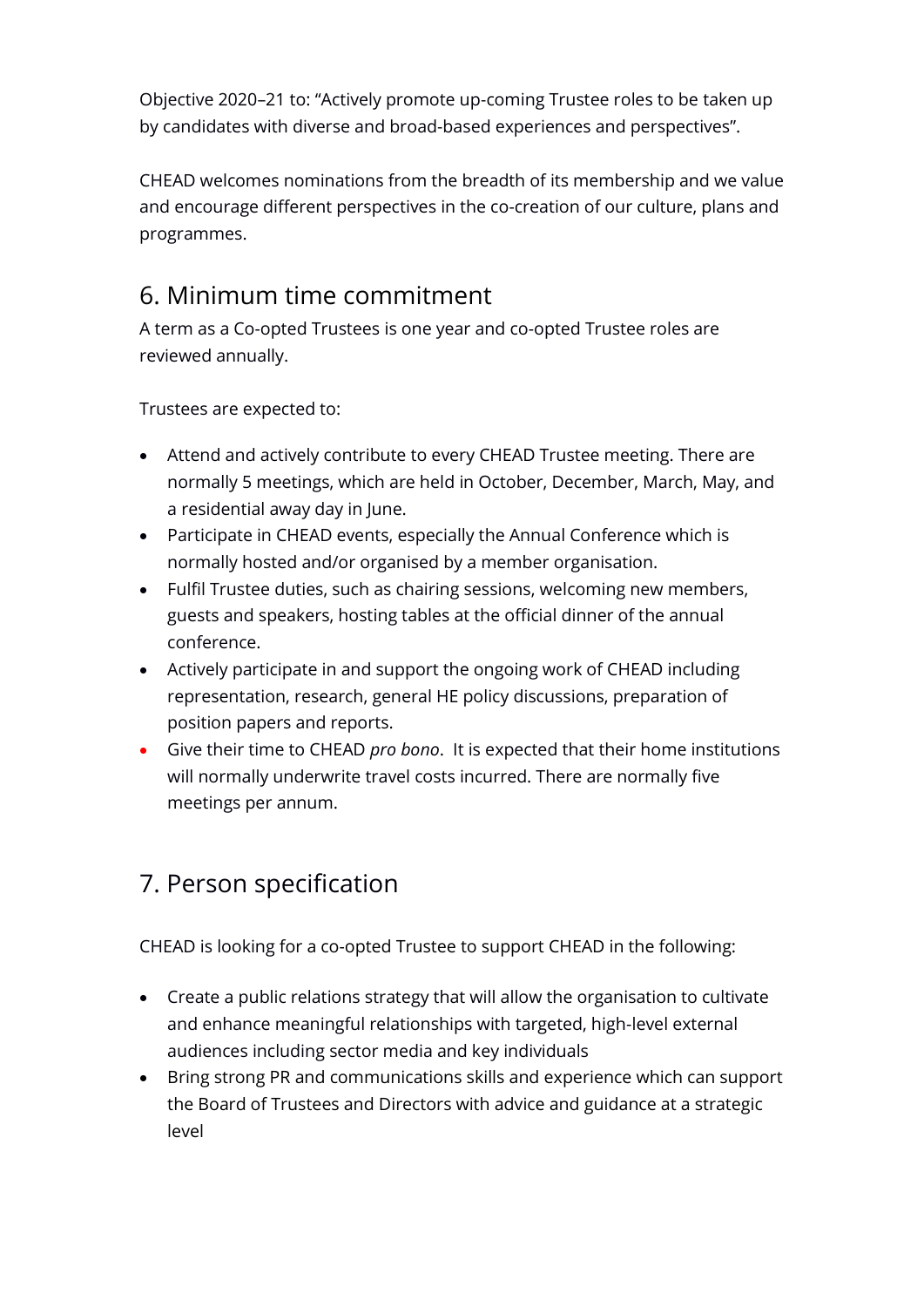- Work with the Board of Trustees and Directors to recognise internal and external communications opportunities and solutions, and define and execute appropriate strategies to support them
- Advise the Board of Trustees and Directors on maximising the potential of the CHEAD website
- Oversee the creation of the organisation's communications strategy in conjunction with the Directors and the Board of Trustees
- Serve as communications spokesperson on behalf of the trustees when required
- Assist with the drafting of Media Briefings to support the Policy Reports and Publication CHEAD will issue periodically

CHEAD is looking for a co-opted trustee with the following experience and capabilities:

- PR, Campaigns and Communication expertise
- Experience of the strategic use of social media as effective communication mechanisms to support activities
- Ability to build a professional network of high-level public figures as advocates/patrons of CHEAD

More broadly, each trustee must have:

- A commitment to the mission of CHEAD and a willingness to devote the necessary time and effort
- An understanding of the responsibilities of a charity Trustee and to familiarise themselves with the necessary guidance and regulatory requirements
- A demonstrable commitment to championing diverse and inclusive practice and to uphold the organisations commitment to diversity
- An acute awareness of the issues facing the sector
- Independent judgement and strategic vision
- An ability to work effectively as a member of a team and to take decisions on behalf of the CHEAD membership.